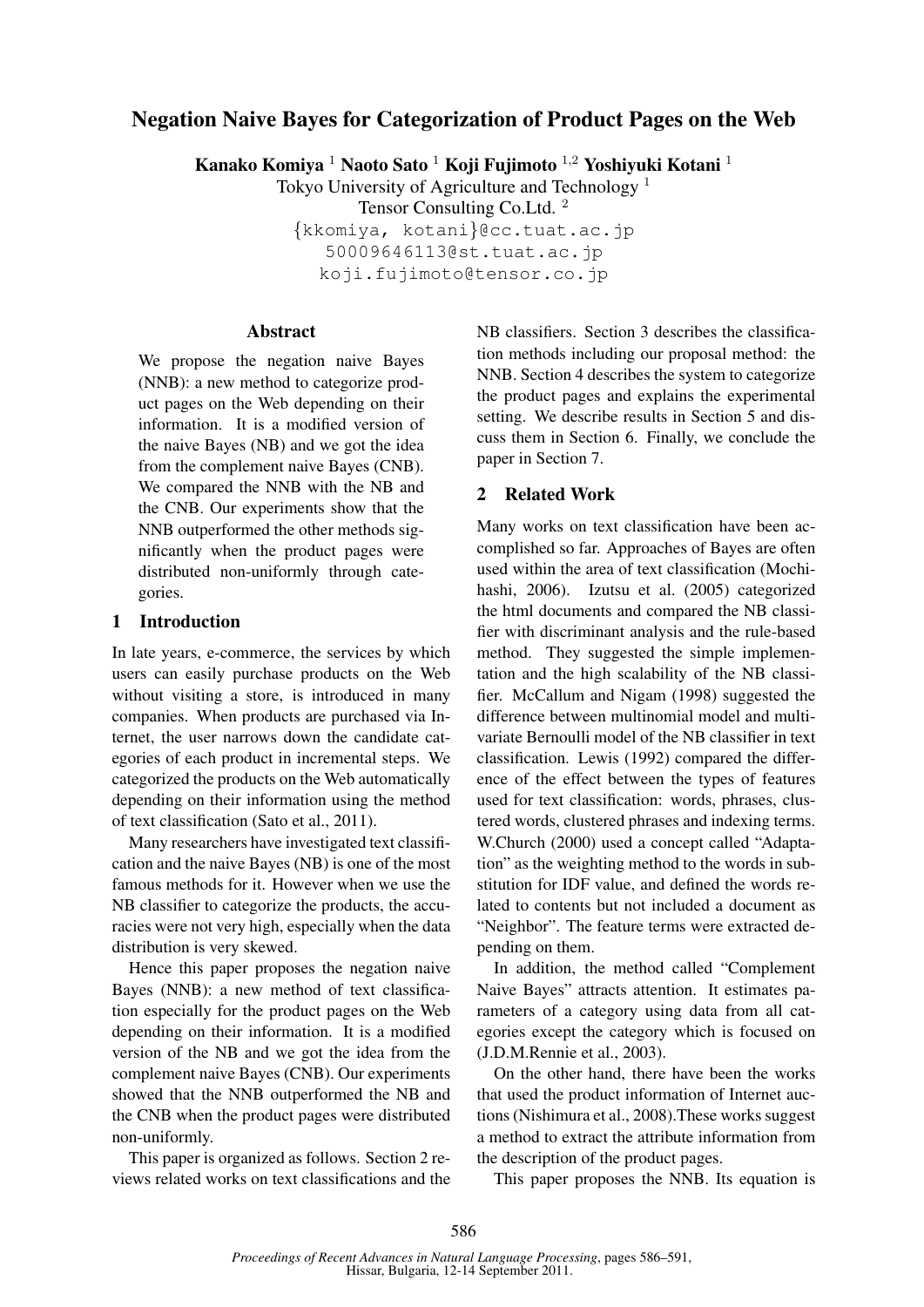derivable from the equation of the NB unlike the CNB but it has the same advantages; it tackles the ununiformity of the texts of each category. We got the classification accuracies that exceed the NB and the CNB significantly when the data distribution is non-uniformly.

# 3 Classification Method

In this section, we describe the classification methods to categorize the product pages on the Web including our proposal method: the NNB. The distribution of the product pages of each category is very skewed in Internet auctions. Therefore, the classification model which tackles the ununiformity of the data distribution is necessary.

#### 3.1 Naive Bayes Classifier

We used the NB classifier to classify the product pages as a baseline. Let  $d = w_1, w_2, \ldots, w_n$  denote the text containing the words and let *c* denote a category. Here, let *c*ˆ denote the category that *d* belongs to, and  $\hat{c}$  is as follows:

$$
\hat{c} = \underset{c}{\operatorname{argmax}} P(c|d) \tag{1}
$$

where  $P(c)$  and  $P(d)$  each represent the prior probability of *c* and *d*.

By substituting theorem of conditional probability into the equation, we obtain the following:

$$
\hat{c} = \underset{c}{\operatorname{argmax}} P(c|w_1, w_2, \dots, w_n)
$$

$$
= \underset{c}{\operatorname{argmax}} P(w_1, w_2, \dots, w_n|c) P(c) \qquad (2)
$$

We assume that  $w_i$  is conditionally independent of every other word. This means that under the above independence assumptions,  $P(w_1, w_2, \ldots, w_n|c)$  is approximated by the following:

$$
P(w_1, w_2, \dots, w_n|c) \approx \prod_i P(w_i|c) \qquad (3)
$$

Finally, the category  $\hat{c}$  that  $d$  belongs to is determined by following:

$$
\hat{c} = \underset{c}{\operatorname{argmax}} P(c) \prod_{i} P(w_i|c) \tag{4}
$$

When there is the pair of  $w_i$  and  $c$  where  $P(w_i|c) = 0$ , the left-hand value of eq. (4) equals 0. Therefore, let *N* denote the total number of training data, and substitute following eq. (5) for eq. (4) in order to avoid this case.

$$
P(w_i|c) = \frac{0.1}{N} \tag{5}
$$

#### 3.2 Complement Naive Bayes Classifier

The NB classifier tends to classify documents into the category that contains large number of documents. The CNB classifier is a modification of the NB classifier. This classifier improves classification accuracy by using data from all categories except the category which is focused on. This classifier is also used as a baseline.



Figure 1: The difference of training data between two methods

Figure 1 shows the difference of the training data between the NB classifier and the CNB classifier. The NB classifier estimates parameters of a category using the data from the category which is focused on. When there are four categories that each contain 10, 10, 20, 40 training data, and the category with the most data has four times data as many as the category with the least data.

On the other hand, the CNB classifier estimates parameters of a category using the data from all categories except the category which is focused on. Therefore, the category with the least data is 40 and the category with the most data is 70. The gap of the number of the training data is less than the NB classifier.

The CNB classifier estimates the likelihood from probability of occurrence of words and decides the category which the product pages are classified into. The CNB estimates  $P(w_i|c)$  using data from all categories except  $c$  ( $\bar{c}$  denote those categories):

$$
P(w_i|c) = \prod_{\overline{c}} \frac{1}{P(w_i|\overline{c})}
$$
 (6)

When there is the pair of  $w_i$  and  $\bar{c}$  where  $P(w_i|\bar{c}) = 0$ , we used the same the smoothing method as eq. (5).

Finally, the category  $\hat{c}$  that  $d$  belongs to is determined by following:

$$
\hat{c} = \underset{c}{\operatorname{argmax}} P(c) \prod_{\bar{c}} \frac{1}{P(w_i|\bar{c})} \tag{7}
$$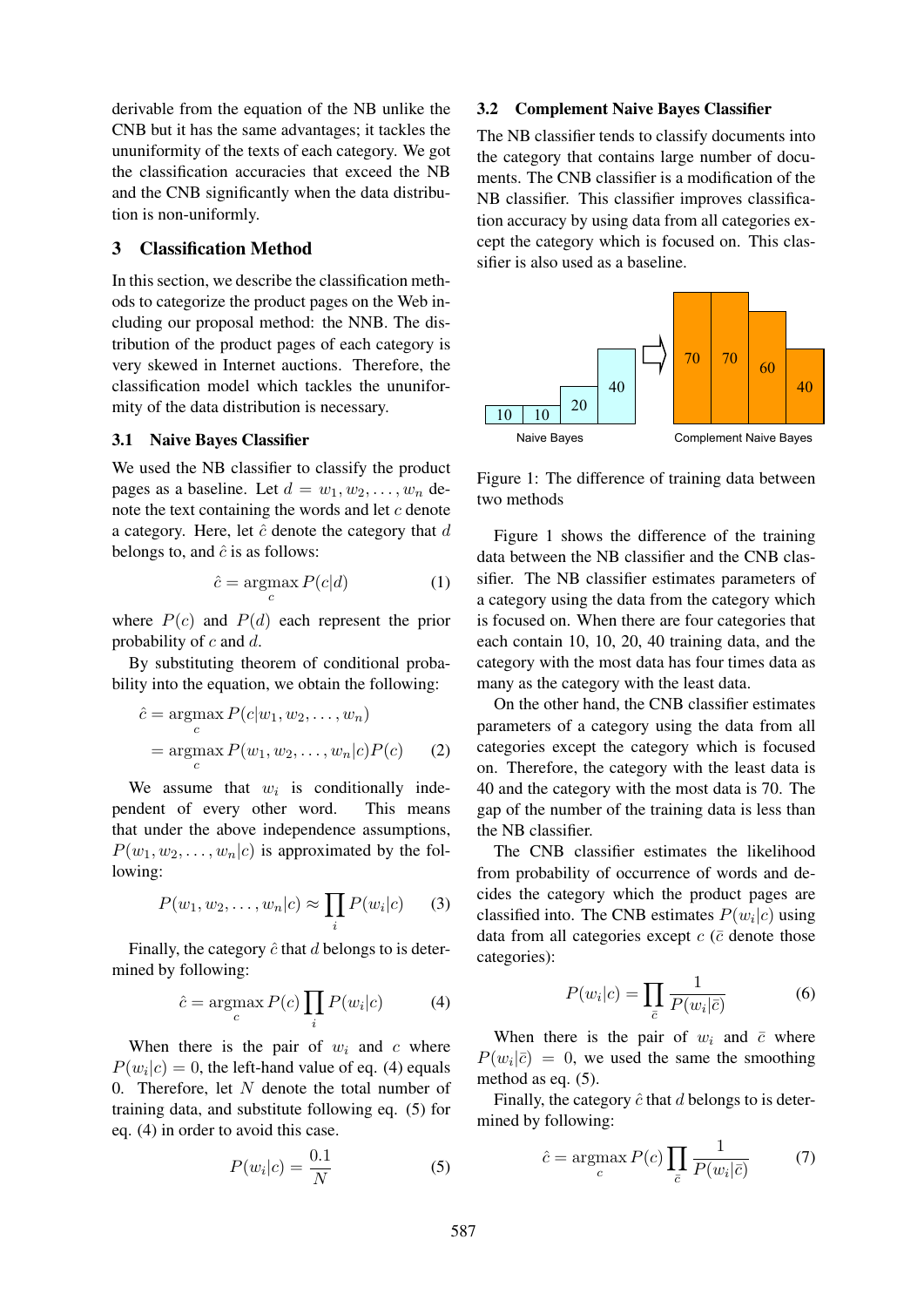#### 3.3 Negation Naive Bayes Classifier

The CNB is a method that tackles the ununiformity of the data distribution. However we think eq. (7) is not derivable from eq. (1). J.D.M.Rennie et al. (2003) also ignored  $P(c)$  assuming it is enough small comparing with  $P(w_i|\bar{c})$  but we think  $P(c)$  cannot be always ignored and should be calculated especially when the data distributionis very skewed.

Therefore, we propose the NNB, which is derivable from eq. (1) but also have the advantage like the CNB. The derivation of the equation of the NBB is as follows.

First, equ. (8) is obtained from equ. (1) because we would like to find  $\hat{c}$ : the category which maximaizes the posterior probability  $P(c|d)$  here again. Here, we focus on  $\bar{c}$ : the categories which *d* is not supposed to belong to, like the CNB.

$$
\hat{c} = \underset{c}{\operatorname{argmax}} (1 - P(\bar{c}|d))
$$

$$
= \underset{c}{\operatorname{argmin}} P(\bar{c}|d)
$$
(8)

Next, equ. (9) follows from equ. (8) and Bayes' theorem as follows:

$$
\hat{c} = \underset{c}{\operatorname{argmin}} \frac{P(\bar{c})P(d|\bar{c})}{P(d)} \n= \underset{c}{\operatorname{argmin}} (\bar{c})P(d|\bar{c})
$$
\n(9)

Finally, by substituting theorem of conditional probability like and assuming independence of every other word like, the category  $\hat{c}$  that  $d$  belongs to is determined by following:

$$
\hat{c} = \underset{c}{\text{argmin}}(\bar{c}) \prod_{i} P(w_i | \bar{c}) \tag{10}
$$

This is an equation of the NNB that we propose. We used the same smoothing method as the CNB.

#### 4 Classification Experiments

In this section, we describe the system to categorize the product pages and explain the setting of the classification experiments.

#### 4.1 Data Set for Experiments

We used the product pages assigned to subordinate category of "Windows desktop PC", "baby products", and "memorial stamps" on Yahoo! auc $tions<sup>1</sup>$  as the training and test data. These categories can be narrowed down as follows from top category of Yahoo! auctions.

- *•* All products *>* Computers *>* Personal computers *>* Windows *>* desktop PC
- *•* All products *>* Baby products
- *•* All products *>* Antiques or Collections *>* Stamps or cards *>* Japanese *>* Memorial stamps

The left-hand of the mark "*>*" is the parent category and right-hand is the child category.

We regard the categories assigned by the sellers as the correct labels. In addition, each product belongs to only one category in Yahoo! auctions. Categories are hierarchical and each product is assigned to terminal categories.

We used only one product page by one seller for each category to get rid of bias of notation habits of each seller like (Nishimura et al., 2008). The number of the categories and the product pages before and after removing the product pages of the same sellers is shown in Table 1. In addition, the number of the product pages of Windows desktop PC, baby products, and memorial stamps that we used for classification is each shown in Figure 2, Figure 3, and Figure 4. The categories are sorted by the number of the product pages in these figures. They show the numbers of the product pages are distributed non-uniformly through the categories.

| Genre        | <b>Before</b> | After  | categories |
|--------------|---------------|--------|------------|
| PС           | 19,849        | 4,403  |            |
| Baby product | 29,477        | 10,389 | 62         |
| Stamp        | 16,543        | 3,980  | 53         |

Table 1: The number of the categories and the product pages before and after removing the product pages of the same sellers



Figure 2: The number of the product pages of Windows desktop PC for each category

The product pages are described in HTML but we removed the HTML tags assuming that they were unnecessary for classification.

<sup>1</sup> http://auctions.yahoo.co.jp/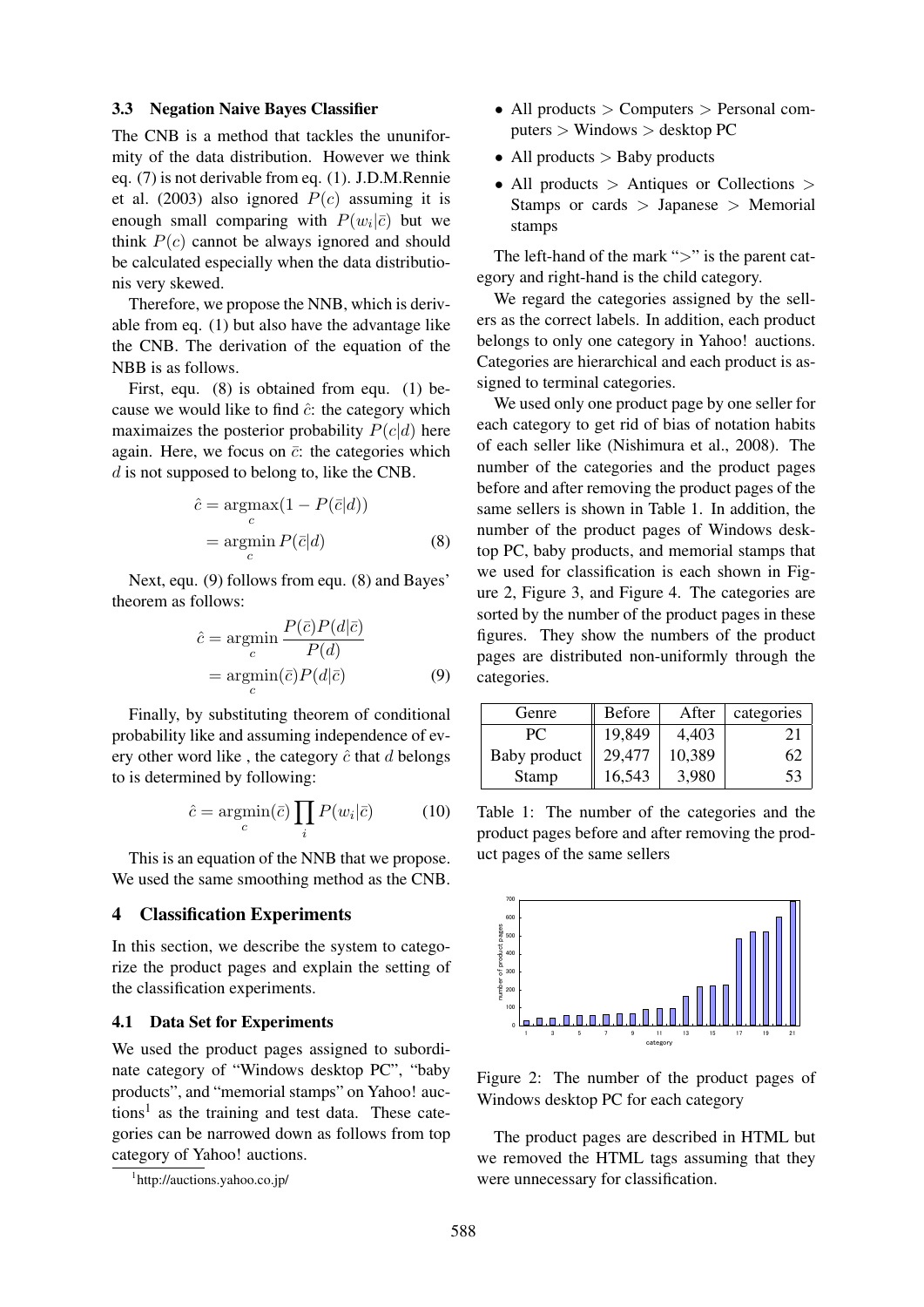

Figure 3: The number of the product pages of baby products for each category



Figure 4: The number of the product pages of memorial stamps for each category

# 4.2 Features for Classification

The product pages of Yahoo! auctions contain many technical terms and many words which have a very small effect about the classification (e.g. symbols, shipping address, and so on). They also contain itemization and their sentences are short and colloquial. From these properties, we thought that it is not important for classification to see the whole product pages, but to extract words which represent the category of the product. We performed the classification experiments depending on the following four kinds of information.

- All the words in the titles
- *•* The nouns extracted from the titles
- All the words in the titles and the descriptions
- The nouns extracted from the titles and the descriptions

#### 4.3 Procedure of Classification

The procedure of the classification is following.

- 1. Obtain product pages with the category label which they are classified into.
- 2. Extract the titles and the description if necessary.
- 3. Perform morphological analysis on each product pages using Chasen<sup>2</sup>.
- 4. Extract the features for classification.
- 5. Classify the product pages using the methods shown in Section 3.

We used the default settings of Chasen. We used the 5-fold cross validation for the test. The chisquare test was performed to see if the difference is significant or not and its level of significance was 0.05.

### 5 Results

In this section, we describe the results of the classification experiments. First, we compare the accuracies of classifiers in four settings according to the features to categorize the product pages that we discribed in 4.2 about Windows desktop PC.

Table 2 shows the classification accuracy of the NB, the CNB, and the NNB. The "-" mark in "Descriptions" column means the descriptions of the product pages were not used for classification and the "+" mark means the classification was performed depending of the words from both the title and the description of the product pages. In addition, "Nouns" in "POS" column means only the nouns were used for the features of classification and "all" means all the words were used. Table 2 shows that whatever classifier was used, the accuracies when the titles were used were higher than when the titles and the descriptions were used. The difference was statically significant. Table 2 also shows that product pages can be classified little more correctly depending on only the nouns than all the words, but the difference was not significant.

| Descriptions | <b>POS</b> | <b>NB</b> | <b>CNB</b>            | <b>NNB</b> |
|--------------|------------|-----------|-----------------------|------------|
|              | all        |           | $0.613 \;   \; 0.698$ | 0.711      |
|              | nouns      | 0.629     | 0.701                 | 0.713      |
|              | all        | 0.456     | 0.623                 | 0.623      |
|              | nouns      | 0.481     | 0.641                 | 0.642      |

Table 2: The classification accuracy using the product pages of Windows desktop PC

Next, we compare the NNB classifier with the NB classifier and the CNB classifier using the data of the following three genres: Windows desktop PC, baby products, and memorial stamps. In view of Table 2, we performed the classification experiments depending on two kinds of features, all the words of the titles and the nouns extracted from them.

<sup>2</sup> http://sourceforge.net/projects/masayu-a/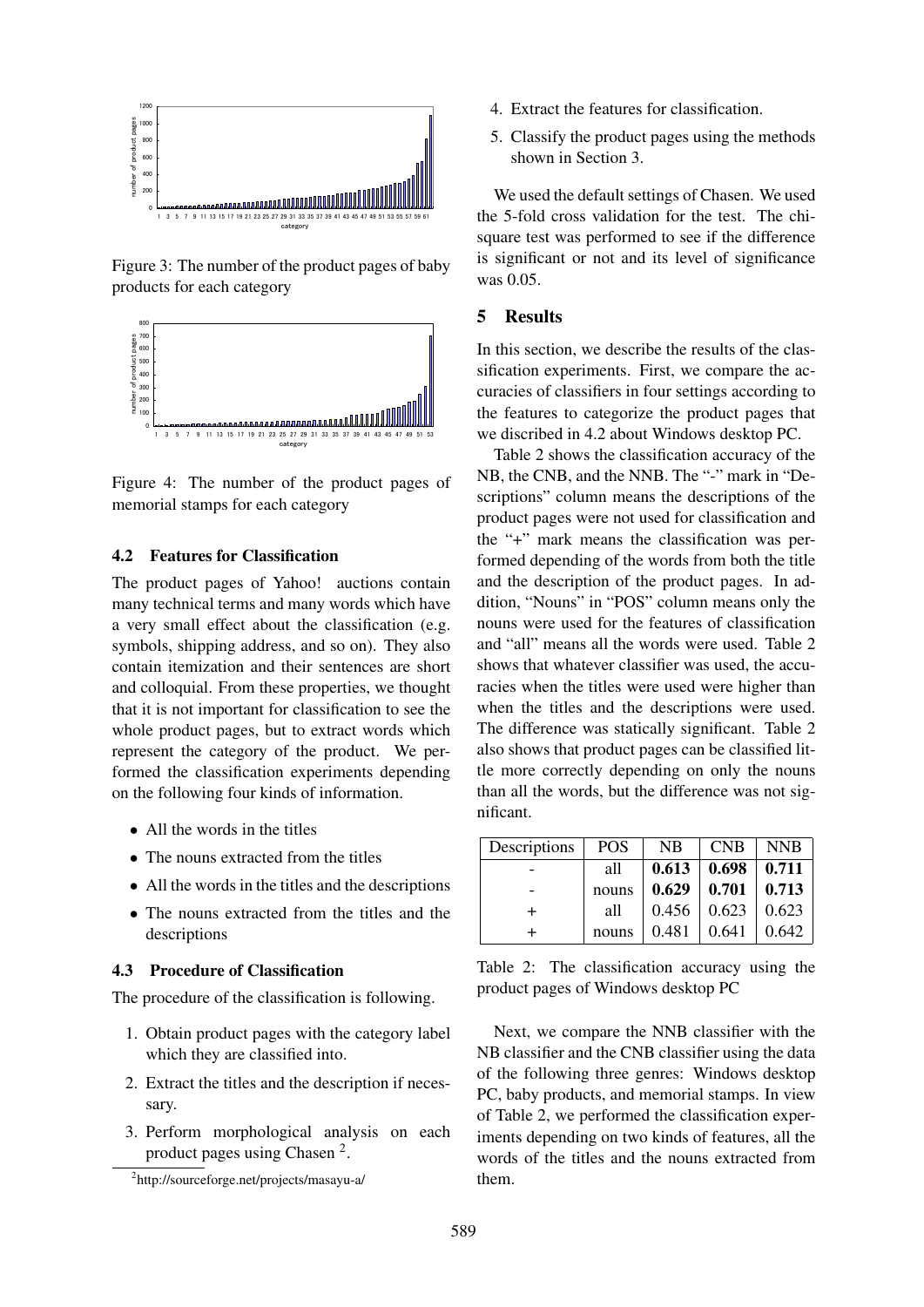Table 3 summarizes classification accuracy of the NB, the CNB, and the NNB using the data of these three grnres. The MFC is an abbreviation for the most frequent category. The "Total" in "Genre" column means the total average of three genres.

| Genre        | <b>POS</b> | NB    | <b>CNB</b> | <b>NNB</b> |
|--------------|------------|-------|------------|------------|
| PC.          | all        | 0.613 | 0.698      | 0.711      |
| PC           | nouns      | 0.629 | 0.701      | 0.713      |
| PC.          | the MFC    |       | 0.158      |            |
| Baby product | all        | 0.479 | 0.445      | 0.508      |
| Baby product | nouns      | 0.484 | 0.436      | 0.507      |
| Baby product | the MFC    |       | 0.105      |            |
| Stamp        | all        | 0.451 | 0.452      | 0.489      |
| Stamp        | nouns      | 0.436 | 0.447      | 0.490      |
| Stamp        | the MFC    |       | 0.177      |            |
| Total        | all        | 0.505 | 0.506      | 0.552      |
| Total        | nouns      | 0.508 | 0.501      | 0.552      |
| Total        | the MFC    |       | 0.133      |            |

Table 3: The classification accuracy using the product pages of the three grnres

Table 3 shows that whatever features were used, and the data of whatever genre were used, the accuracies of the NBB classifier were higher than other classifiers. The second best classifier varies depending on the genre of product pages. The difference between the CNB and the NNB of Windows desktop PC, the NB and the CNB of memorial stamps, and the NB and the CNB of the total product pages were not significant. All the other differences were statically significant. Table 3 also shows that sometimes the product pages were classified little more correctly depending on only the nouns than all the words and sometimes not. In addition, all these differences were not significant. Table 2 also shows the accuracies of the three classifiers of the product pages about Windows desktop PC, when the titles and the descriptions were used. The tendency of the results is almost the same as when the titles were used for classification.

Finally, we compare the three methods to classify by three-class classification using the data of the three genres. Here, we classify all the product pages of three genres into three classes: Windows desktop PC, baby products and memorial stamps. Table 4 shows the accuracy of this experiment.

It shows the NB classifier outperformed the other classifiers significantly when all the words

| POS.    | NB    | <b>CNB</b> | <b>NNB</b> |
|---------|-------|------------|------------|
| all     | 0.982 | 0.978      | 0.978      |
| nouns   | 0.977 | 0.977      | 0.976      |
| the MFC |       | 0.553      |            |

Table 4: The classification accuracy of three class classification

in the title were used for the features of classification, and the NB and the CNB slightly outperformed the NNB when only the nouns on the title were used. When the nouns were used for the features, the difference among the NB, the CNB, and the NNB were not significant. In addition, when the features were compared, the classifier the accuracy when all the nouns were used was higher than when the nouns were used. The difference between the nouns and all the words was significant when the NB classifier was used. All the other differences were not statically significant.

# 6 Discussion

Table 2 shows that the product pages can be classified more correctly depending on only the titles of the product pages than both the titles and the descriptions of them. It means that the titles of the product pages were better features for classification than the titles and descriptions of them, at least for the product pages about Windows desktop PC. We think that this is because there are lots of words which are unnecessary for classification in the description of the product pages and they obstruct effective classification.

Next, Table 3 shows that whatever features were used, and the data of whatever genre were used, the accuracies of the NNB classifier were higher than the other classifiers. The second best classifier varies depending on the genre of product pages; the CNB was for the texts of Windows desktop PC or memorial stamps and the NB for the texts of baby products. Therefore when the NB classifier and the CNB classifier were compared, it is still unansuwered question that which is the better method to classify these product pages. However, the experiments show that our proposal method, the NNB is always the best method for the classification of the product pages of the three genres. When the total averages were compared, the NNB classifier also outperformed the other NB classifiers significantly.

In the experiments of Table 3, the products that